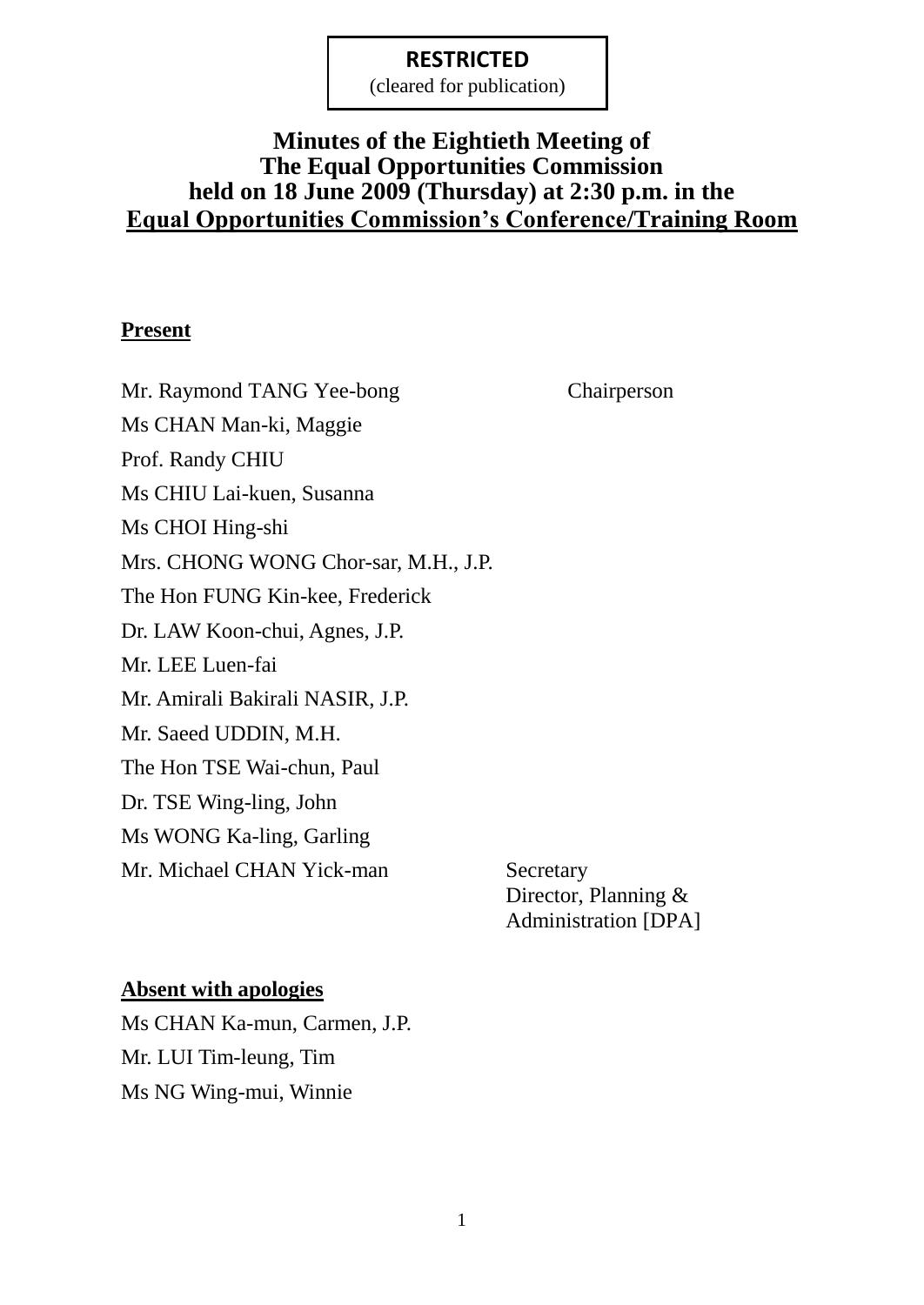(cleared for publication)

#### **In attendance**

Mr. Herman POON Lik-hang Chief Legal Counsel [CLC] Ms Shana WONG Shan-nar Head, Corporate

Miss Kerrie TENG Accountant [ACCT]

Mr. Joseph LI Siu-kwai Director, Operations [D(Ops)] Dr. Ferrick CHU Chung-man Head, Policy and Research [HPR] Communications and Training [HCCT]

Miss Gloria YU Wai-ling Senior Equal Opportunities Officer, Administration & Personnel [SAP]

### **I. Introduction**

1. The Chairperson welcomed and thanked all Commission Members (Members), in particular the 7 new Members for attending the  $80<sup>th</sup>$  Meeting.

2. Apologies for absence were received from Ms Carmen CHAN Ka-mun, J.P., Mr. Tim LUI Tim-leung, and Ms Winnie NG Wing-mui due to clash of meetings/out of town/other business engagements.

## **II. Confirmation of Minutes**

(Agenda Item No. 1)

3. The Minutes of the  $76<sup>th</sup>$  Meeting held on 19 March 2009,  $77<sup>th</sup>$ (Special) Meeting held on 26 March 2099,  $78<sup>th</sup>$  (Special) Meeting held on 21 April 2009 were confirmed without amendments. The Minutes of the 79<sup>th</sup> (Special) Meeting held on 13 May 2009 were confirmed with amendments proposed by the Secretary as tabled at the meeting (see Appendix).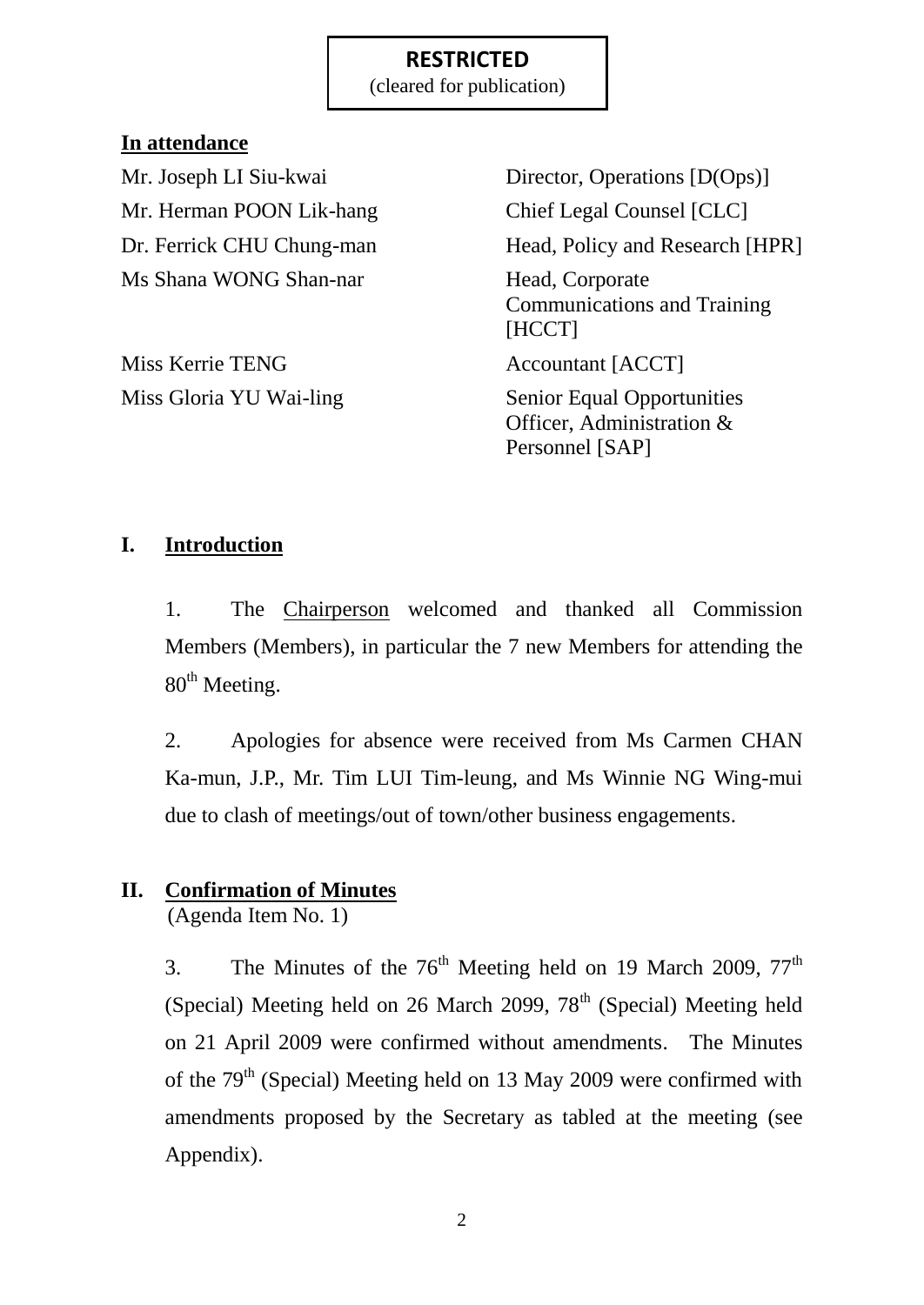(cleared for publication)

### **III. Matters Arising**

(Agenda Item No. 2)

## **Update on Progress of Formal Investigation on Accessibility in Certain Publicly Accessible Premises**

(Paragraphs 5 - 7 of Minutes of the  $76<sup>th</sup>$  Meeting)

4. D(Ops) would provide a verbal update on the progress under Agenda Item 4.

## **Code of Practice on Employment under the Race Discrimination Ordinance**

(last deliberated at the  $78<sup>th</sup>$  (Special) Meeting held on 21 April 2009)

5. As Members had been made aware, the draft code was being given consideration by the relevant bills subcommittee of LegCo and a Special EOC Meeting had been scheduled for Thursday, 25 June 2009 to consider further amendments, if any, on the draft code and to take the subject forward.

## **Follow-up Actions on the Audit Report**

(last deliberated at the  $79<sup>th</sup>$  (Special) Meeting held on 13 May 2009)

6. The matter would be given consideration under Agenda Item 7.

## **Advice and Assistance to the Hong Kong Police Force on Prevention of Discrimination**

(Paragraph 16 of Minutes of the  $76<sup>th</sup>$  Meeting)

7. A Member enquired about the progress on EOC's advice and assistance given to the Police Force in helping them to review existing guidelines/ensure appropriate training given on issues related to racial discrimination issues. In response, HPR said 3 training sessions had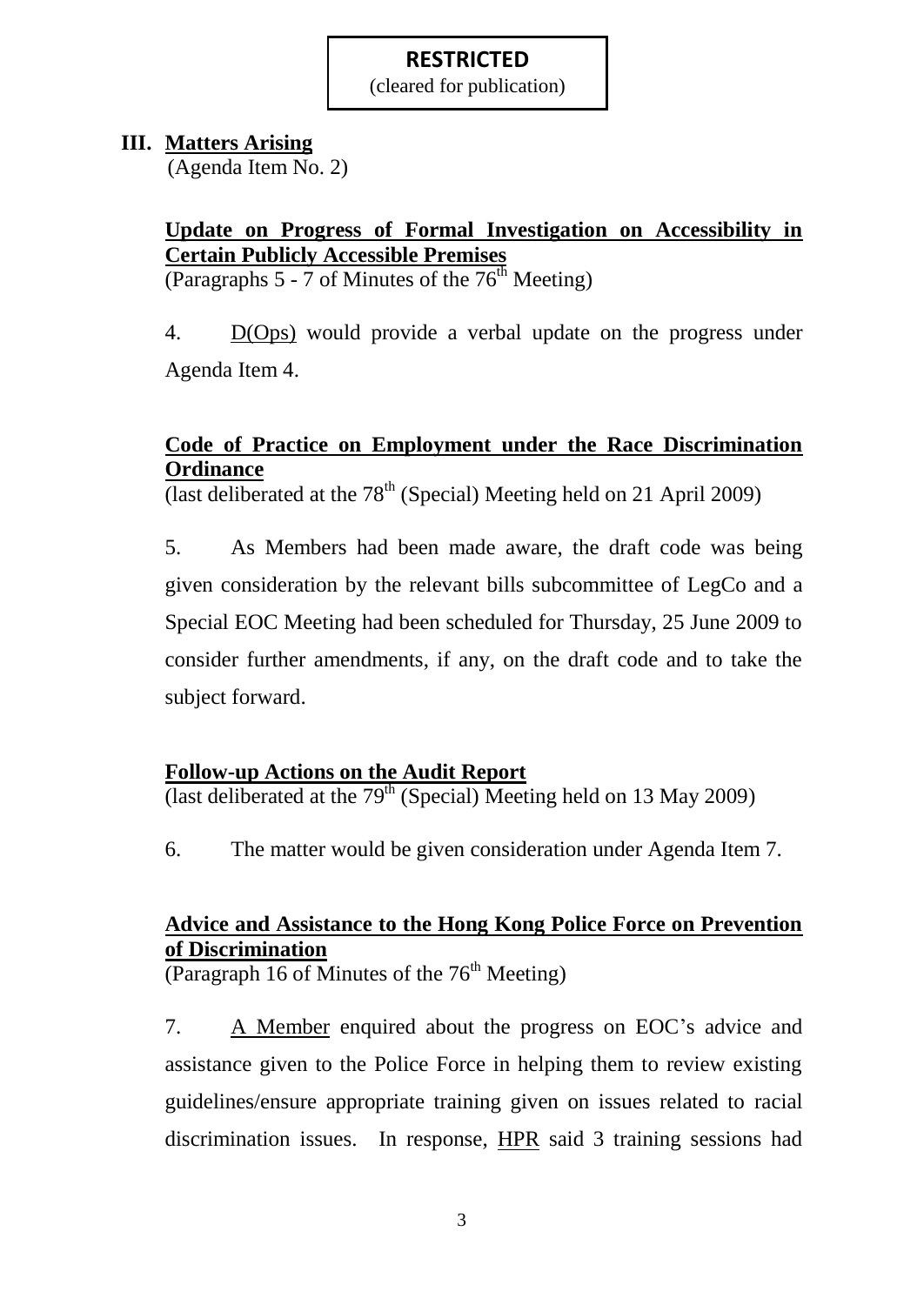(cleared for publication)

been conducted to police officers ranked at middle to upper levels and some advice had been given on their training videos to frontline police officers. Advice and assistance were also given with regard to the requirements under the Race Discrimination Ordinance to facilitate their incorporation into the Police Standing Order. C/EOC added that he had also written to the Commissioner for Police on the handling by a police officer of an incident related to an ethnic minority and a reply had since been received. He would copy the reply letter to Members for reference.

## **Members' Handling of Media Enquiries**

(Paragraph 15 of Minutes of the  $77<sup>th</sup>$  Meeting)

8. The same Member enquired about the existing practice for EOC Members to handle enquiries from the media. He said that as a LegCo Member, it would sometimes be impractical for him not to respond to enquiries from the media directly but to refer them to EOC's Chairperson or staff of EOC's Corporate Communications.

9. Members deliberated on the subject and agreed that EOC's policy regarding external relations should normally be adhered to. However, if Members had given their personal views on the EOC in public, then the EOC office should be informed as far as practicable.

#### **IV. New Agenda Items**

#### **Separation of Posts of Chairperson and Chief Executive Officer of the Equal Opportunities Commission** (EOC Paper No. 13/2009; Agenda Item No. 3)

10. CMAB's proposed options as outlined in the paper issued by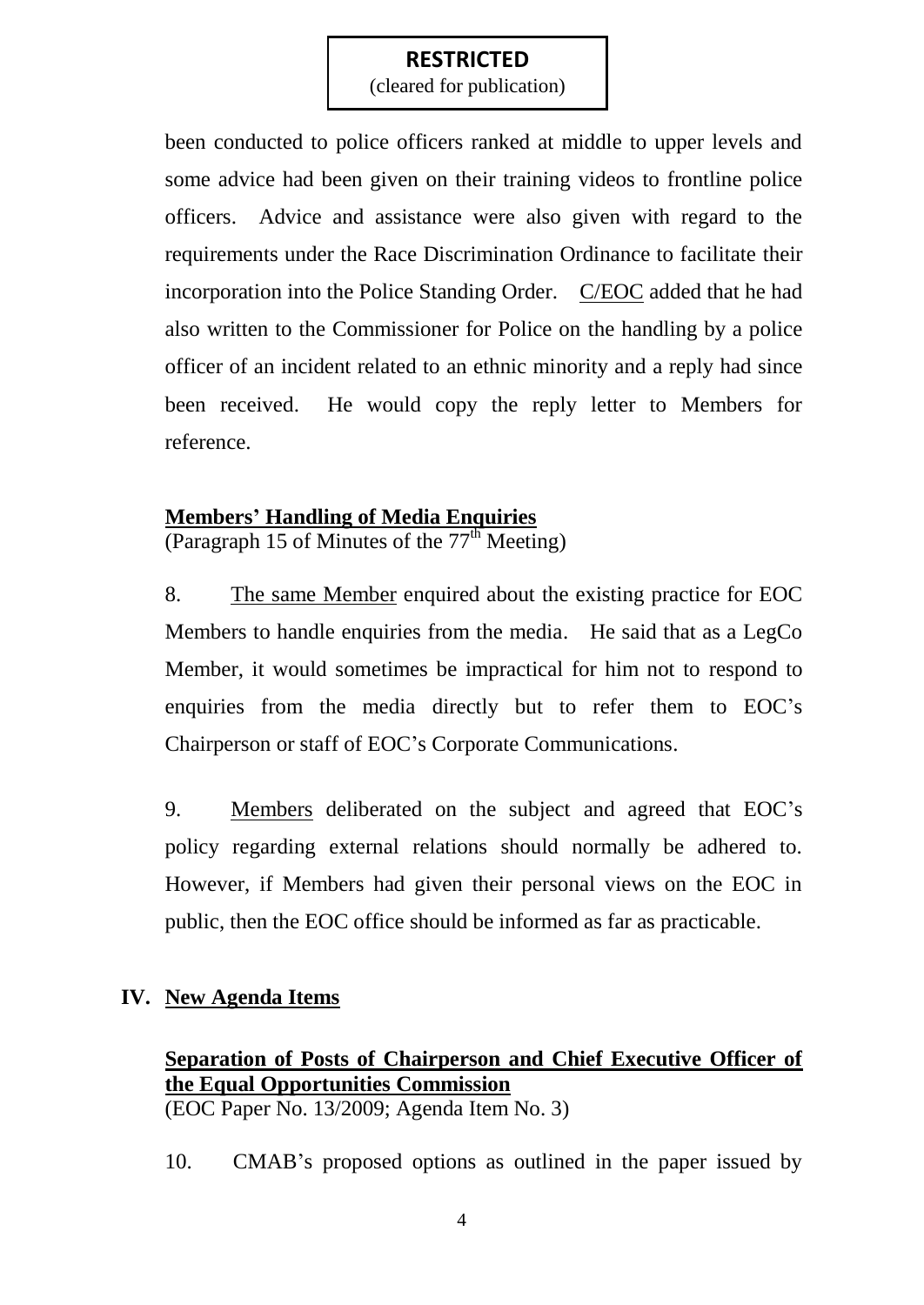(cleared for publication)

CMAB to the LegCo Panel for the meeting on 15 June 2009 were discussed.

11. Members agreed that option **(a): Status quo, i.e. a full-time executive Chairperson and no CEO** is not considered desirable in view of EOC's heavy workload as well as its expanded and wide portfolio, and that this option would not be in line with the expectation and calls from some sectors of the community for improvements in EOC's governance and separation of the posts.

12. A number of Members indicated their preference for option **(c): A full-time executive Chairperson and a full-time CEO** for the following reasons:

- (i) A full time Chairperson is required to provide the vision and leadership for the EOC for mainstreaming EO in Hong Kong. The EOC should not be directly compared with other statutory organizations which have part-time Chairs as EOC is a human rights organization which has its own unique nature. Other major statutory bodies tend to focus on services of a commercial nature or with a strong financial flavor (e.g. public transport, tourism, medical services, etc.) In view of EOC's nature of work and heavy responsibility, a full time CEO is also required to focus on internal management and administration to ensure that EOC delivers quality of service rightly demanded by a civil society.
- (ii) A full time Chairperson is required to oversee and monitor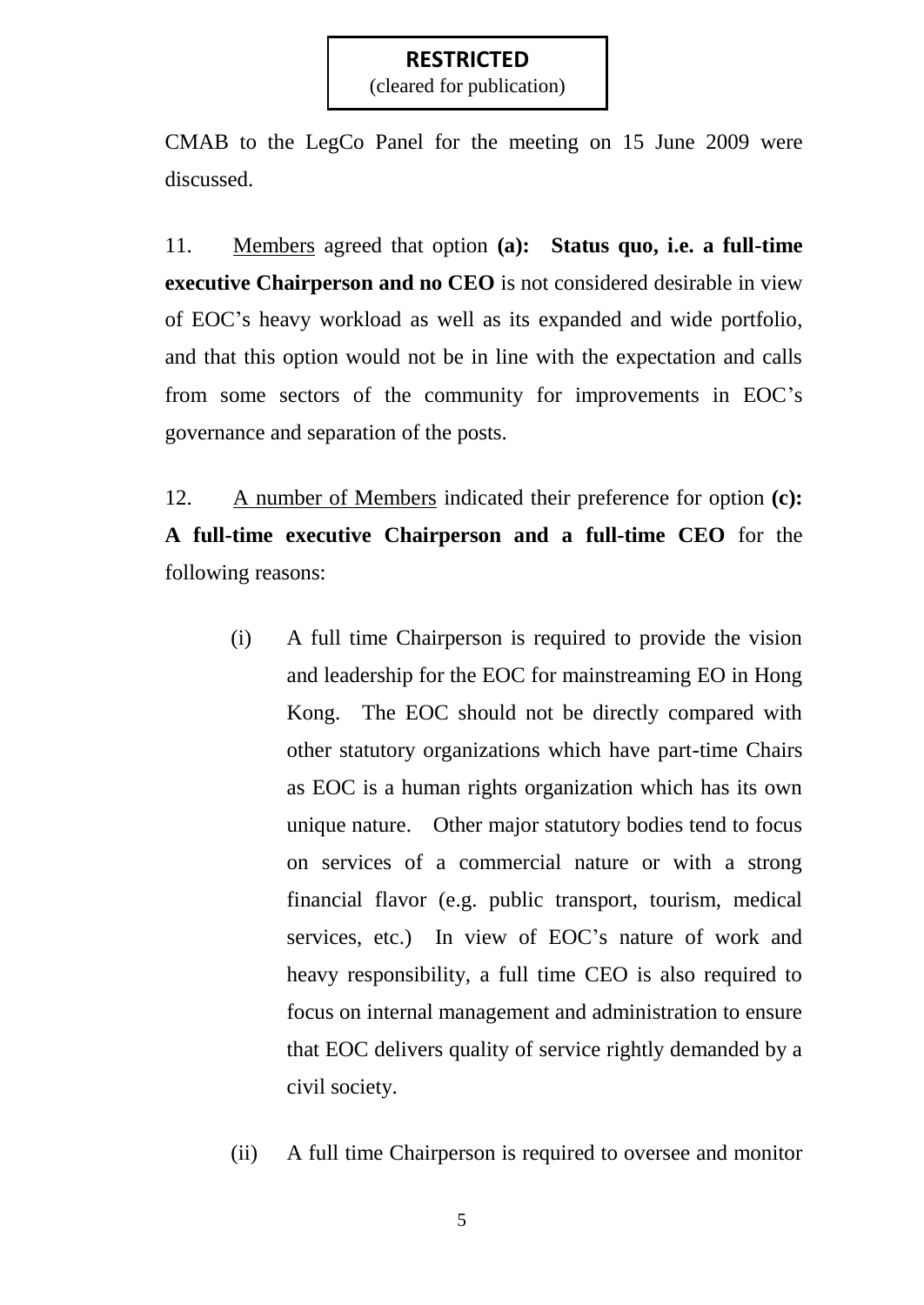(cleared for publication)

the implementation of the anti-discrimination legislation. He should be the driving force for promoting equal opportunities and enhancing EOC's internal administration.

(iii) Checks and balance against their respective executive functions are easier to administer, since both posts are full time.

13. On the other hand, option (c) is essentially a re-instatement of what was in place prior to 2000. With the CEO working under and reporting to the Chair, some Members were of the view that it would be unrealistic to expect the CEO to be an effective check against the Chair's executive powers and functions.

14. The majority of Members were inclined towards option **(b): A part-time non-executive Chairperson and a full-time CEO.** Various views were expressed.

- (i) Under this option, the CEO would relieve the Chairperson from executive functions. This would address the concern regarding over-concentration of power in the Chairperson.
- (ii) The part-time Chair would focus on statutory, regulatory and policy matters and should not concentrate and be held accountable for internal administrative matters, as in the case of the current full time Chairperson. Internal administration should be the responsibility of the CEO and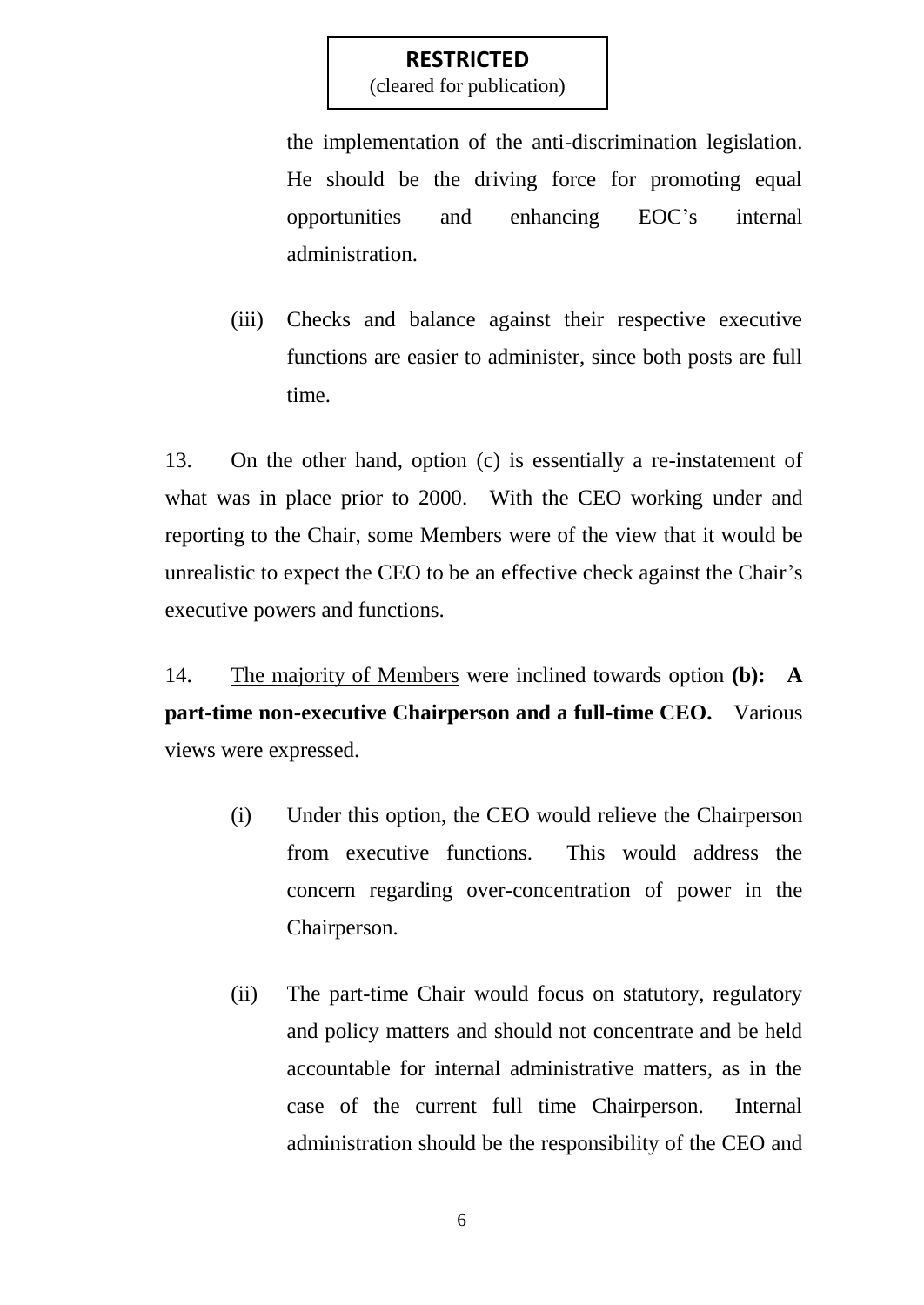(cleared for publication)

other staff. This clear delineation of duties and responsibilities would strengthen corporate governance .

- (iii) It might be necessary for the part-time Chairperson to be remunerated or receive an honorarium. Whilst on a part-time basis, there could still be requirements regarding working hours of the Chairperson to facilitate EOC's smooth operation. The job description and division of work of the Chair and CEO should be clearly delineated. Areas where checks and balances are necessary should be identified and mechanism established to put them in place and consideration be given on whether it is appropriate for day-to-day regulatory decisions to be made by the CEO.
- (iv) The current arrangement of the Board with part-time Members and a full-time executive Chairperson runs the risk of the Members and the Chair not sharing the same perspective. This may result in the perception that the Chairperson having all the say and this is not desirable. A part-time Board with a non-executive Chair would help to overcome the current problem. On the other hand, it would then be necessary to devise an arrangement whereby the full-time CEO would be able, and required, to maintain effective communication with the part-time Board.
- (v) With a part-time Board in place, the CEO will report and be accountable to the Board as a whole.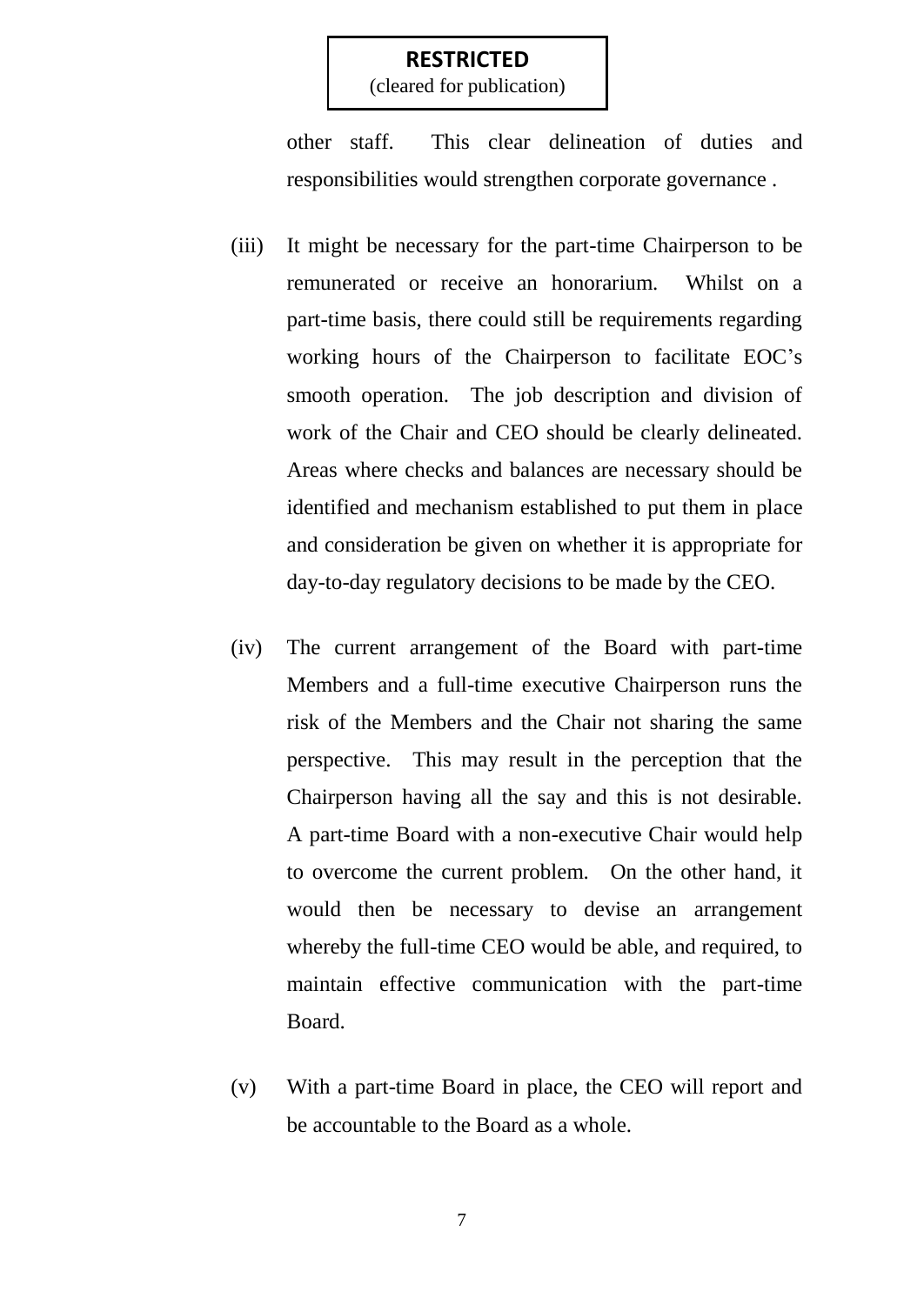(cleared for publication)

- (vi) With the CEO focusing on internal management and administration, the role of the non-executive Chairperson, together with other Members of the Commission, will be more prominent when performing the statutory and regulatory functions and in making recommendations for social policy changes to the Government and influencing them to make the necessary changes for the purposes of mainstreaming EO and addressing systemic discrimination. Hence resulting in greater effectiveness in the work of the EOC, and in attaining its mission and vision.
- (vii) In relation to this particular option, it does not mean that the Board should leave the day-to-day operation and administration entirely to the staff members. The Board should provide advice and guidance to the office staff in carrying out their work. They should work more closely with staff and get themselves more involved in the work of the committees. The committees are an important bridge between the staff and the EOC Board. The Board should also give consideration to the formulation of a strategic development committee or include this as a term of reference in one of the existing committees for the purpose of taking EOC forward. The Board and staff members are all in the same boat.
- (viii) Under this option, with the Chairperson becoming part-time, there might be a need to request for more funding/resources from the government to strengthen internal operation to complement the change in the

8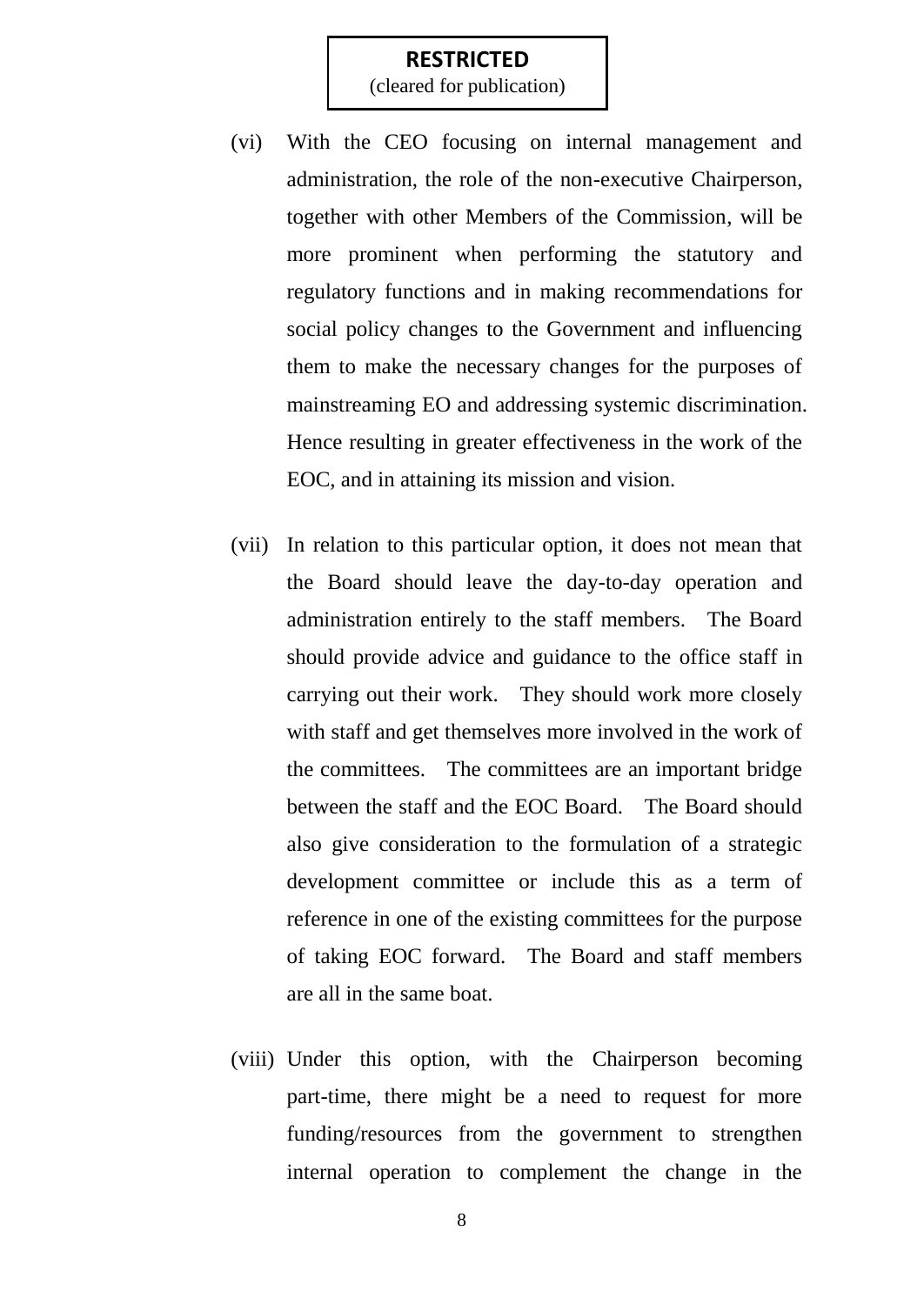(cleared for publication)

organizational structure. Some Members would like to see more resources devoted to provide support to aggrieved persons seeking legal redress from the EOC.

- (ix) The paper issued by CMAB to the LegCo Panel for meeting on 15 June 2009 was in broad terms. It would be necessary to obtain further information from Government. Clarification also needs to be sought on matters such as the grading of the CEO to ensure that the importance and stature of the EOC will not be compromised, and whether the Board's status as the "Governing Board" will be affected under option (b).
- (x) Members would deliberate further on the remaining issues with a view to adopting an unanimous stance and taking forward the exercise.

*(Ms Susanna CHIU joined and Mr. LEE Luen-fai left the meeting respectively during the deliberations on the above Agenda Item.)*

#### **Update on Progress of Formal Investigation on Accessibility in Certain Publicly Accessible Premises** (Agenda Item No. 4)

15. D(Ops) provided a verbal report on the background of the Formal Investigation on Accessibility in Certain Publicly Accessible Premises (Formal Investigation) for the benefit of new Members and updated Members on the latest progress. Mainly due to the complexity of the issues, the fine details involved, the change in the Design Manual in December 2008 which has an impact on the Formal Investigation, and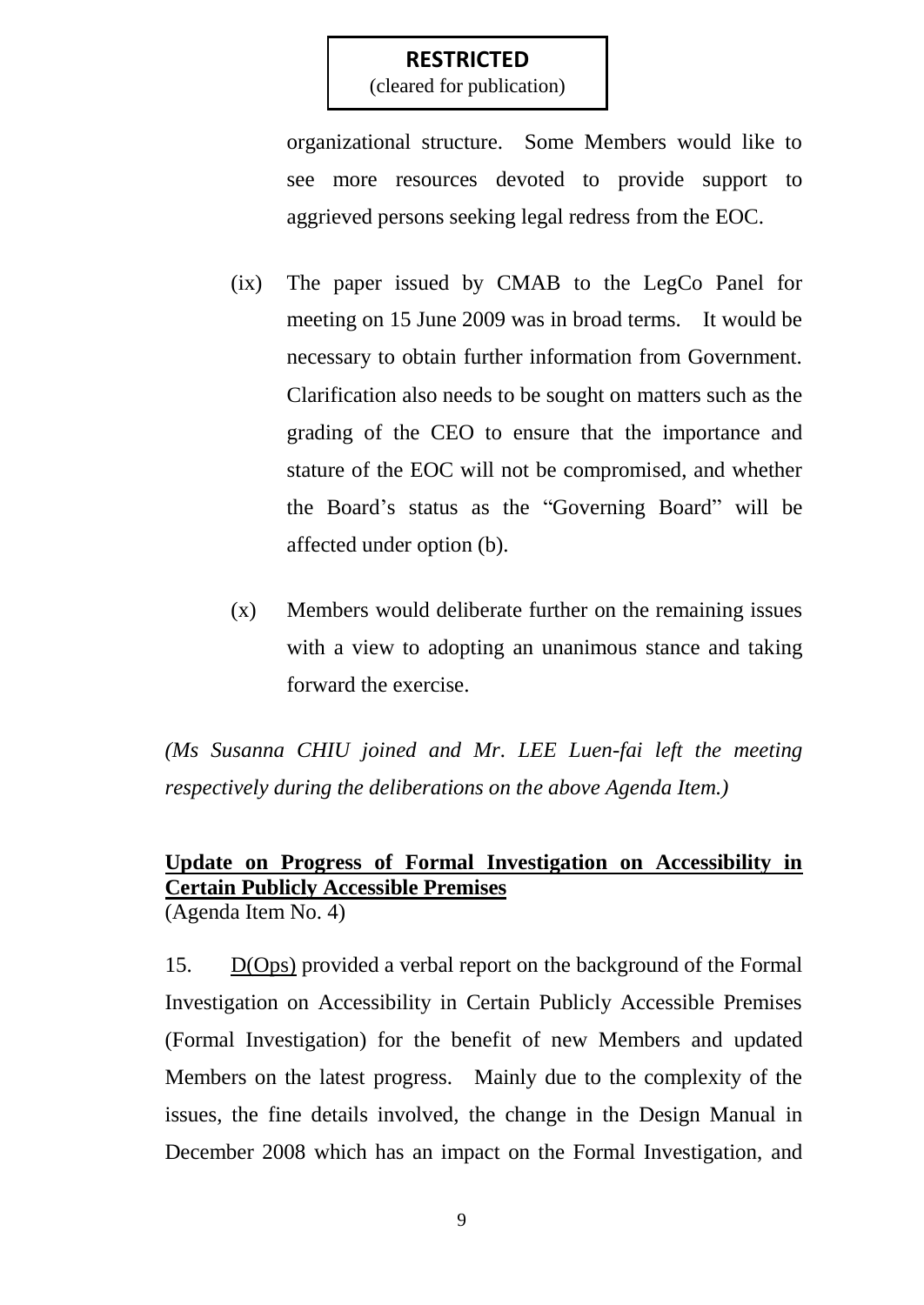(cleared for publication)

the time needed to coordinate the responses from various premises management, longer than expected time was required by the Working Group to complete the final report. He regretted that the progress of the related work had been behind schedule. Nevertheless, he would endeavour to complete the remaining work as soon as possible.

*(The Hon Paul TSE left the meeting at this juncture.)*

16. To facilitate taking the subject forward, Dr. John TSE and Ms Garling WONG would join the Working Group of the Formal Investigation.

*(Mr. A B NASIR left the meeting at this juncture.)*

**Reports of the Legal & Complaints Committee, Community Participation & Publicity Committee, Public Education & Research Committee and Administration & Finance Committee** (EOC Paper No. 9/2009; Agenda Item No. 5)

17. Members noted EOC Paper No. 9/2009.

*(Dr. John TSE left the meeting at this juncture.)*

**Endorsement of New EOC Committees Membership** (EOC Paper No. 10/2009; Agenda Item No. 6)

18. The Secretary briefed Members that upon the recent appointment of 9 new EOC Members and the re-appointment of 7 existing Members, opportunity had been taken to seek Members' advice on their interest in joining or continue with their participation in the 4 EOC's committees. The latest update on Members' interest in participating in the respective committees was at Appendix I of EOC Paper No. 10/2009. The terms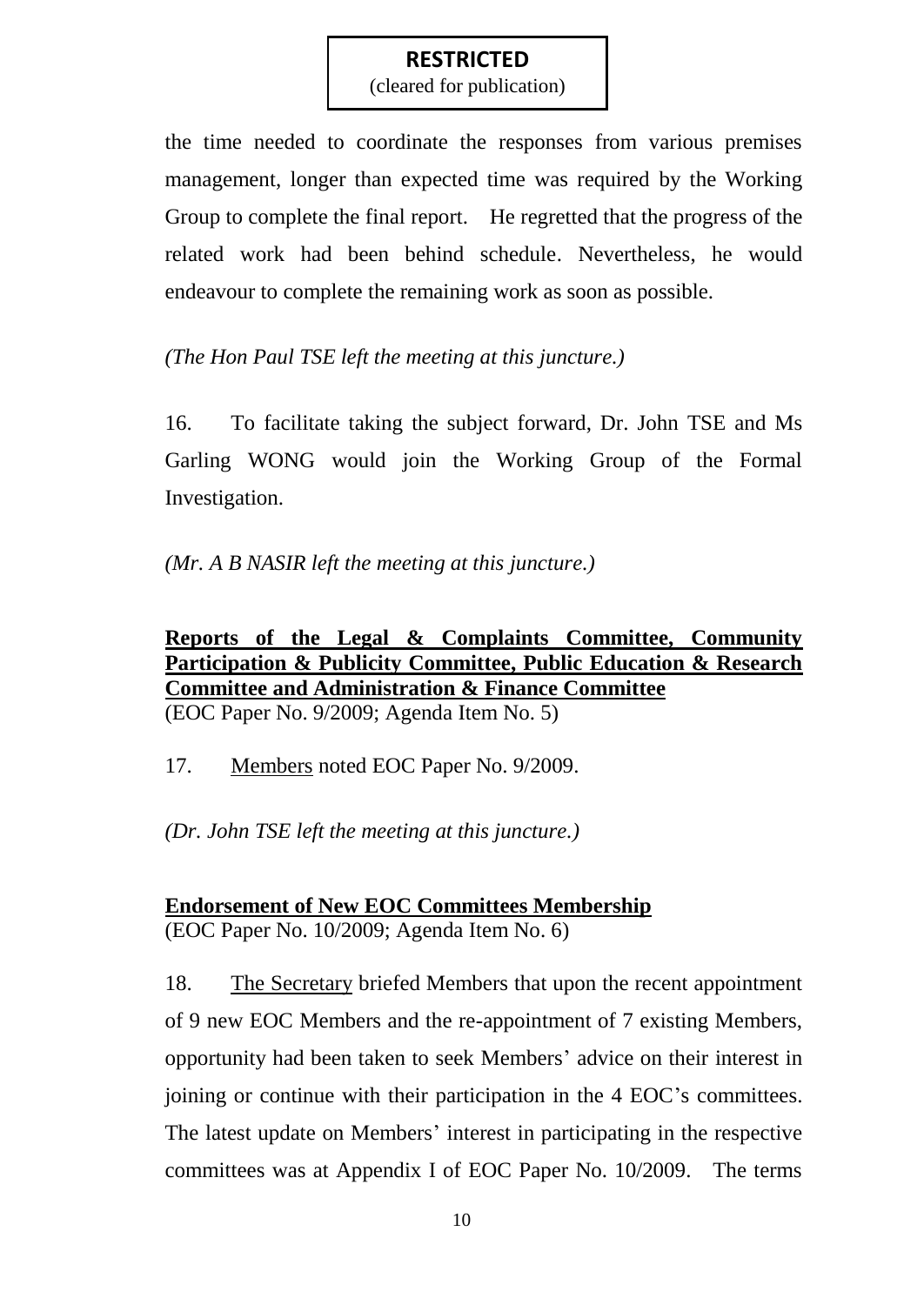(cleared for publication)

of reference of the respective committees were at Appendices II to V of the same paper. He added that existing Members' attendance to the relevant committee meetings had been considered in preparing Appendix I. For all re-appointment cases, the relevant attendance rates for the respective committees were at least greater than 50%, with the majority at 70% or more.

19. The Meeting noted and endorsed the new committee membership and the revision of the terms of reference for the Community Participation and Publicity Committee (CPPC) to increase the maximum number of Members to 8. The appointments of the Convenors and Deputy Convenors for the Administration and Finance Committee (A&FC), the CPPC and the Public Education and Research Committee (PERC) were also endorsed as follows:

## **Administration and Finance Committee (A&FC)**

| <b>Convenor:</b>                                              | Ms CHIU Lai-kuen, Susanna      |
|---------------------------------------------------------------|--------------------------------|
| <b>Deputy Convenor:</b>                                       | Prof. Randy CHIU               |
| <b>Community Participation and Publicity Committee (CPPC)</b> |                                |
| <b>Convenor:</b>                                              | Ms WONG Ka-ling, Garling       |
| <b>Deputy Convenor:</b>                                       | Mr. Saeed UDDIN                |
| <b>Public Education and Research Committee (PERC)</b>         |                                |
| <b>Convenor:</b>                                              | The Hon Fung Kin-kee, Federick |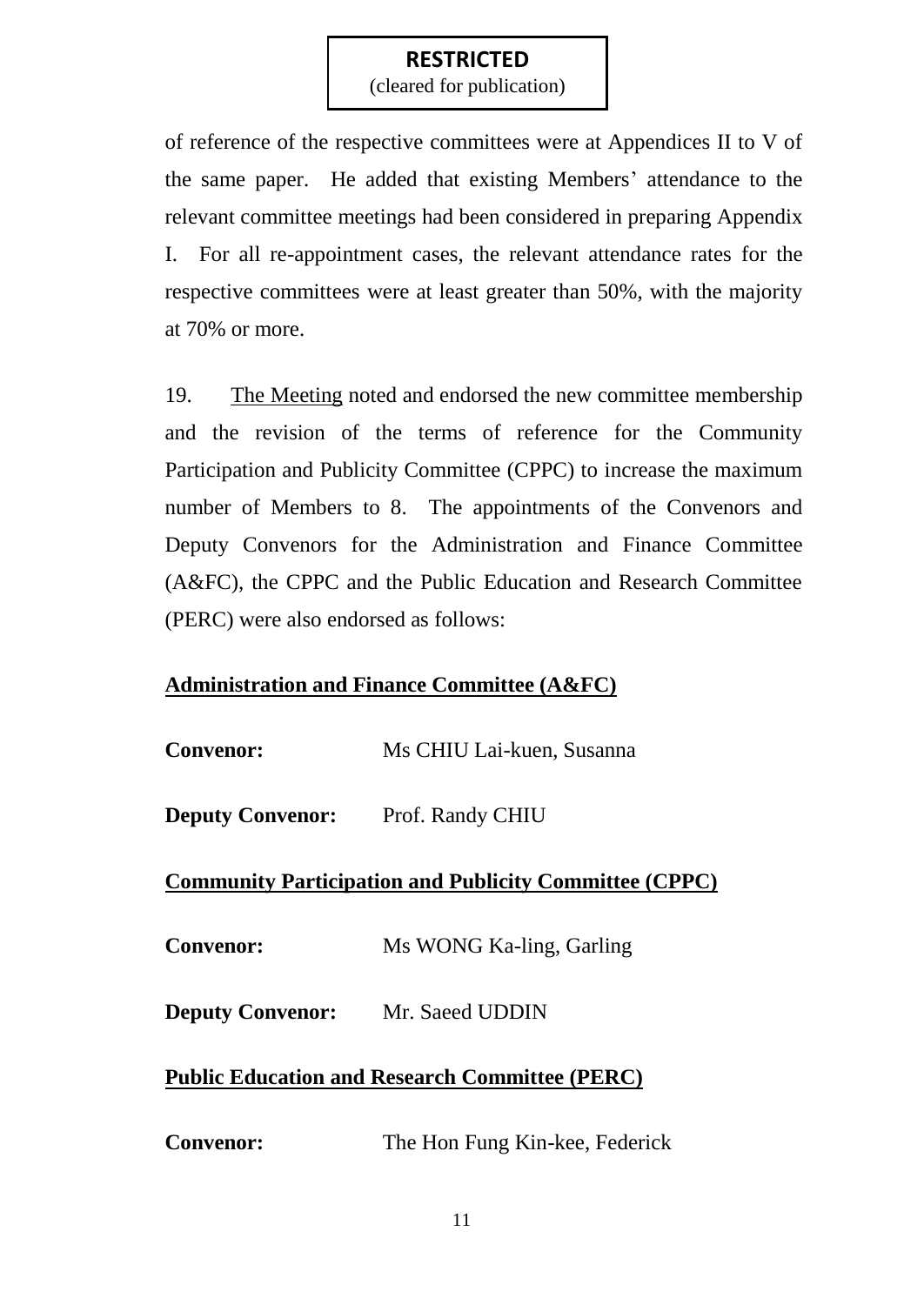(cleared for publication)

#### **Deputy Convenor:** Dr. LAW Koon-chui, Agnes

For the Legal and Complaints Committee (LCC), in accordance with its terms of reference, the Convenor was the EOC Chairperson. For the Deputy Convenor of the LCC, the Meeting agreed that s/he would be elected among the committee's Members in its coming meeting and thereafter to be endorsed by the EOC Board.

*(Dr Agnes LAW left the meeting at this juncture.)*

## **Follow-up Actions on the Value for Money Audit on EOC** (EOC Paper No. 11/2009; Agenda Item No. 7)

20. C/EOC outlined the content of EOC Paper No. 11/2009 and requested Members to advise on the follow-up actions on the Audit Commission's Report (Report No. 52 of the Director of Audit) on EOC.

21. The Meeting agreed to form a Working Group comprising of Members of the Administration and Finance Committee (A&FC) and the respective Convenors and Deputy Convenors of the 3 other committees (CPPC, LCC & PERC) to oversee and follow up the recommendations in the Audit Report. The first Working Group meeting would be convened immediately following the  $81<sup>st</sup>$  EOC (Special) Meeting to be held on 25 June 2009.

## **Six Monthly Report of EOC's Financial Position as at 31 March 2009**

(EOC Paper No. 12/2009; Agenda Item No. 8)

22. EOC Paper No. 12/2009 reported on EOC's financial position as at 31 March 2009. ACCT outlined the salient points contained in the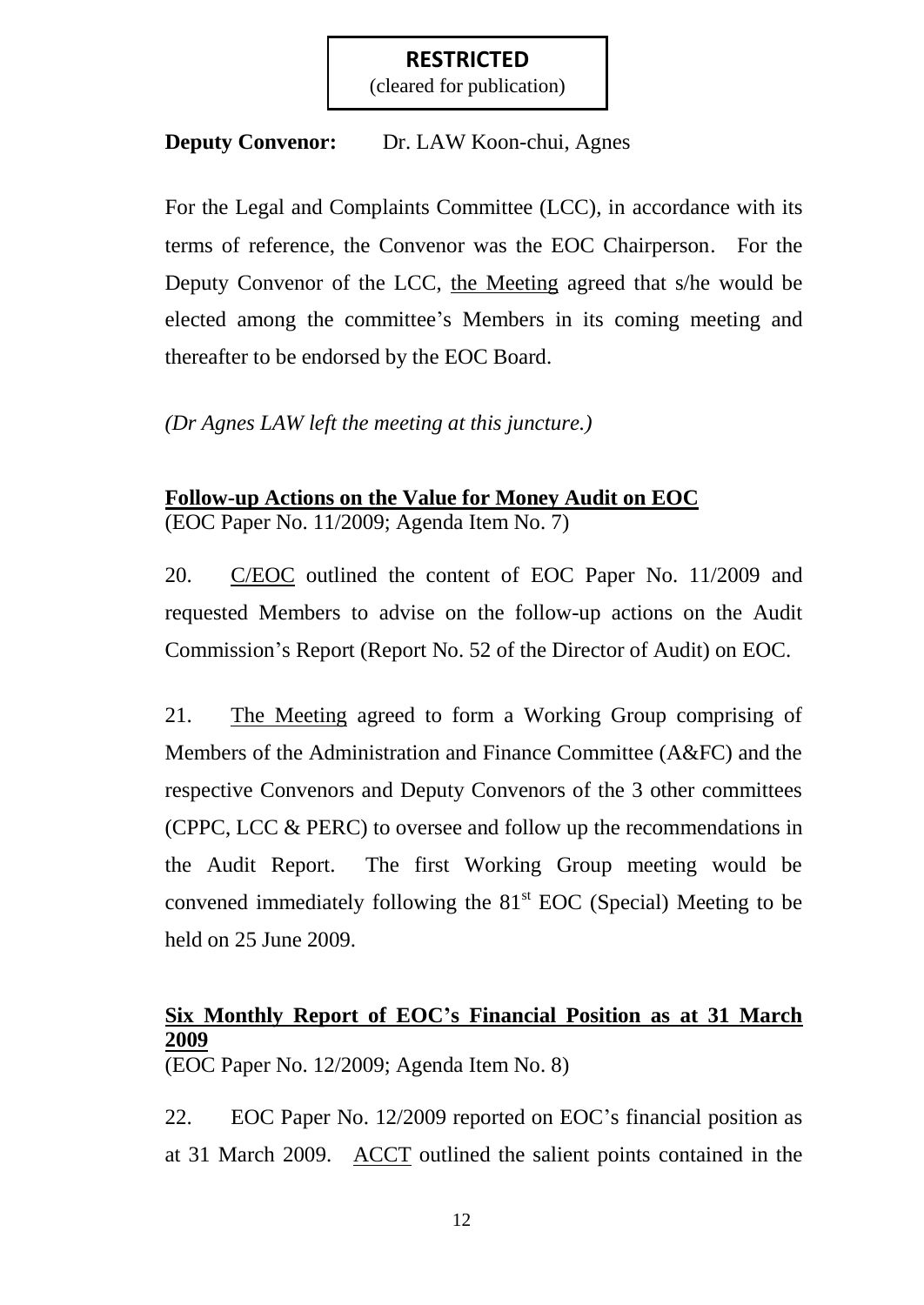(cleared for publication)

said paper for Members' information, which included the major recurrent, capital expenditure items and total income of EOC for 2008/09, and the movement of reserves.

23. Members noted EOC Paper No. 12/2009.

## **V. Any Other Business**

## **Opening EOC Board and Committees Meetings to the Public**

24. A Member suggested opening to the public all EOC Board and its committees' meetings for improving transparency as well as enhancing EOC's image. C/EOC said that the matter had been considered by previous EOC Boards and some Members then preferred to keep the meeting closed to enable free and candid discussions. Another Member said another option was to open some of the meetings or parts of meetings; however, the availability of meeting space and facilities to accommodate the general public would need to be resolved first. C/EOC agreed to re-consider the suggestion at an appropriate time.

#### **Starting Time of EOC Meetings**

(Members' preference on the starting time was obtained and tabled)

25. Members noted that there were 8 Members who preferred to have meetings starting at 2:30 p.m. whereas 8 other Members preferred to have other starting times (4 Members preferred 5:00 p.m. and another 4 preferred 6:00 p.m.). As such, the starting time of future regular EOC meetings for 2009 would remain at 2:30 p.m. for the time being unless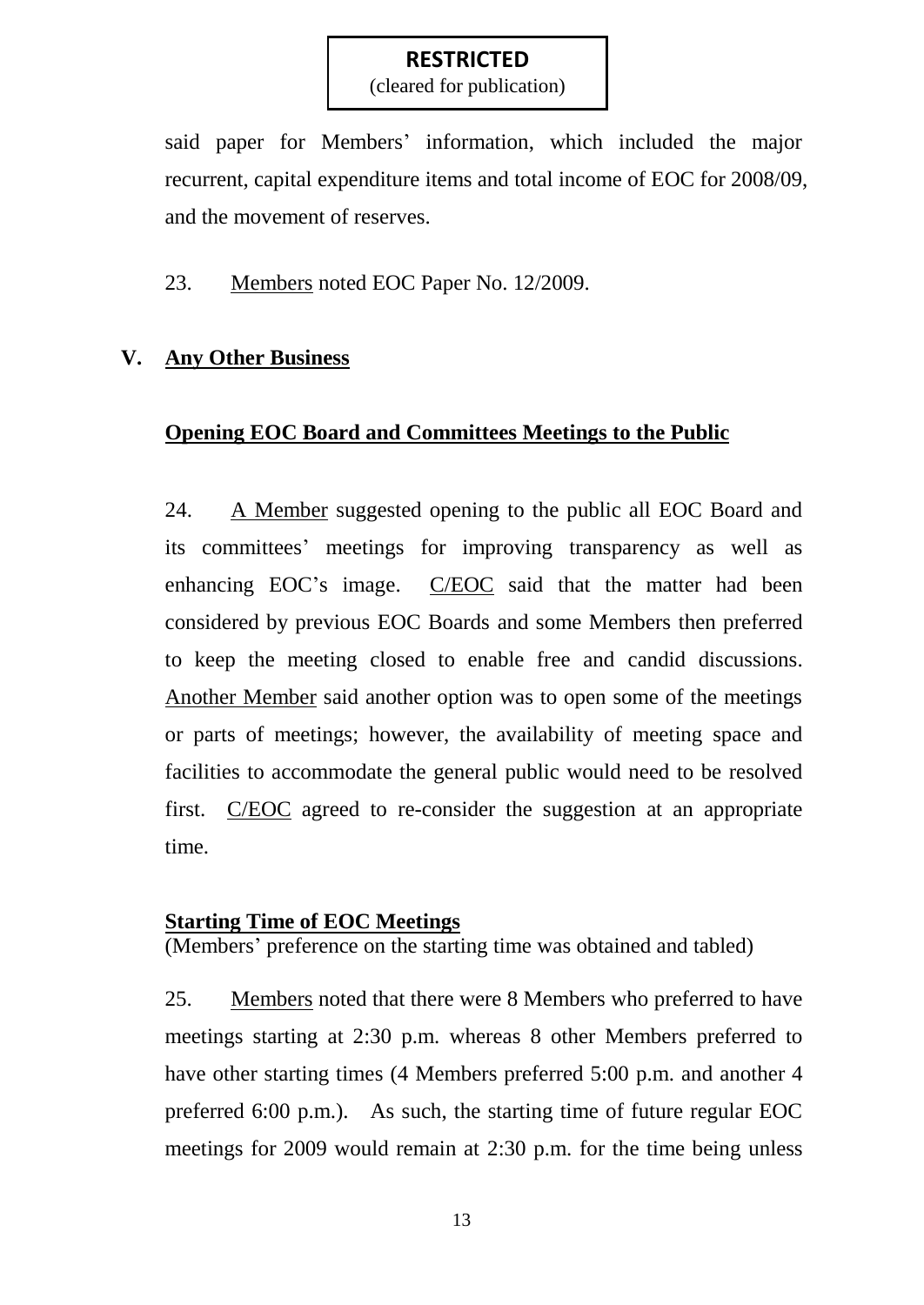(cleared for publication)

specifically advised otherwise.

26. There being no other business, the meeting was adjourned at 5:40p.m.

## **VI. Date of Next Meeting**

27. Members have been recently advised that the next meeting would be a Special Meeting to be held on Thursday, 25 June 2009 at 2:30 p.m. at the EOC to consider amendments to the Code of Practice on Employment under the Race Discrimination Ordinance. Immediately following this meeting, the  $1<sup>st</sup>$  Working Group to follow up the recommendations of the Audit Report would be convened.

28. The next regular EOC meeting was scheduled for 17 September 2009 (Thursday) at 2:30 p.m.

*Equal Opportunities Commission June 2009*